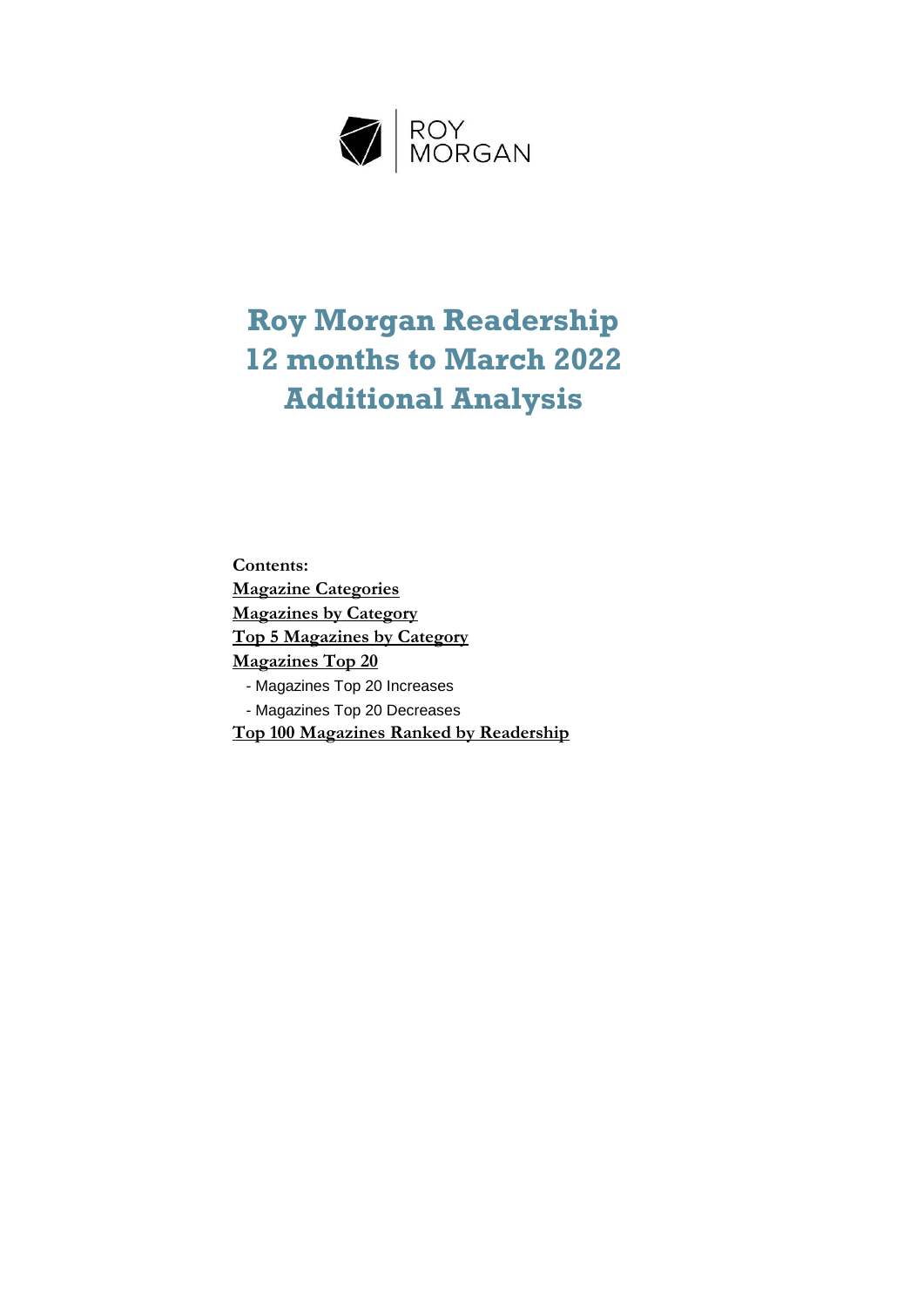|                                         | <b>MAGAZINE CATEGORIES</b> |                   |                         |                         |                                           |                      |
|-----------------------------------------|----------------------------|-------------------|-------------------------|-------------------------|-------------------------------------------|----------------------|
|                                         | $Mar-21$<br>000's          | $Mar-22$<br>000's | $\frac{9}{6}$<br>change | <b>Mar-21</b><br>$%$ of | $Mar-22$<br>$%$ of<br>popn. 14+ popn. 14+ | Gain/<br><b>Loss</b> |
| (popn. 14+ '000)                        | 21,097                     | 21,156            |                         |                         |                                           |                      |
| Mass Women's Magazines                  | 2,919                      | 2,663             | $-8.8%$                 | 13.8                    | 12.6                                      | $-1.2$               |
| Women's Lifestyle Magazines             | 324                        | 318               | $-1.9%$                 | 1.5                     | 1.5                                       | 0.0                  |
| <b>Women's Fashion Magazines</b>        | 774                        | 745               | $-3.7%$                 | 3.7                     | 3.5                                       | $-0.2$               |
| Home & Garden Magazines                 | 3,658                      | 3,635             | $-0.6%$                 | 17.3                    | 17.2                                      | $-0.1$               |
| <b>Crafts Magazines</b>                 | 104                        | 105               | 1.0%                    | 0.5                     | 0.5                                       | 0.0                  |
| Food & Entertainment Magazines          | 6,964                      | 6,944             | $-0.3%$                 | 33.0                    | 32.8                                      | $-0.2$               |
| Business, Financial & Airline Magazines | 1,068                      | 922               | $-13.7%$                | 5.1                     | 4.4                                       | $-0.7$               |
| Men's Lifestyle Magazines               | 354                        | 291               | $-17.8%$                | 1.7                     | 1.4                                       | $-0.3$               |
| Sports Magazines                        | 371                        | 463               | 24.8%                   | 1.8                     | 2.2                                       | 0.4                  |
| <b>Fishing Magazines</b>                | 188                        | 222               | 18.1%                   | 0.9                     | 1.1                                       | 0.2                  |
| <b>Motoring Magazines</b>               | 745                        | 899               | 20.7%                   | 3.5                     | 4.2                                       | 0.7                  |
| Motorcycle Magazines                    | 113                        | 176               | 55.8%                   | 0.5                     | 0.8                                       | 0.3                  |
| Computing, Gaming & Info Tech Magazines | 324                        | 290               | $-10.5%$                | 1.5                     | 1.4                                       | $-0.1$               |
| Music & Movies Magazines                | 173                        | 213               | 23.1%                   | 0.8                     | 1.0                                       | 0.2                  |
| <b>General Interest Magazines</b>       | 3,948                      | 3,966             | 0.5%                    | 18.7                    | 18.7                                      | 0.0                  |
| Health & Family Magazines               | 904                        | 1,161             | 28.4%                   | 4.3                     | 5.5                                       | 1.2                  |
| <b>TV Magazines</b>                     | 691                        | 587               | $-15.1%$                | 3.3                     | 2.8                                       | $-0.5$               |
| <b>Read Any Magazine (excl NIMs)</b>    | 11,000                     | 10,895            | $-1.0%$                 | 52.1                    | 51.5                                      | $-0.6$               |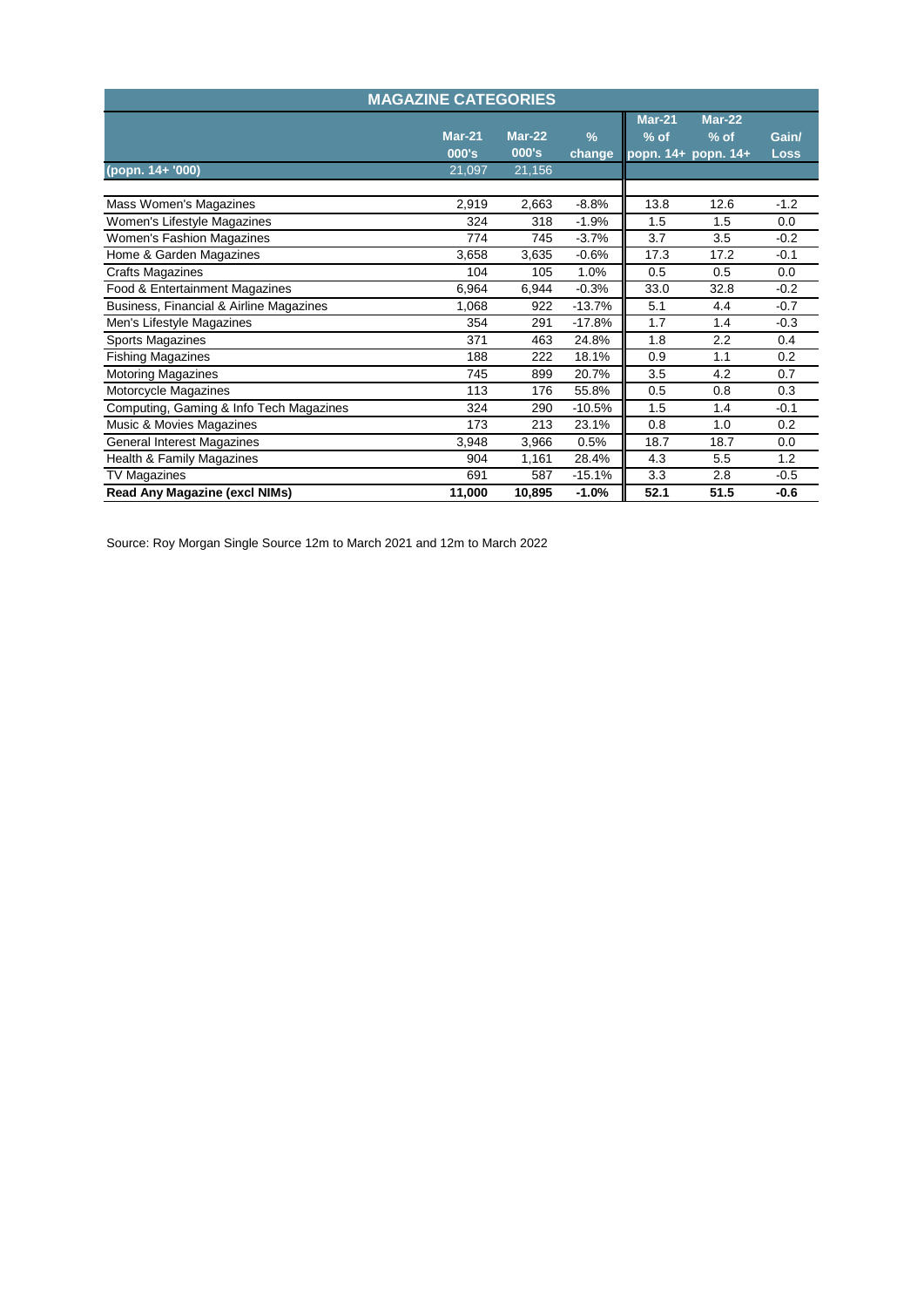| <b>MAGAZINES BY CATEGORY</b>                       |               |               |                  |
|----------------------------------------------------|---------------|---------------|------------------|
|                                                    | <b>Mar-21</b> | <b>Mar-22</b> | $\frac{9}{6}$    |
|                                                    | 000's         | 000's         | change           |
| (popn. 14+ '000)                                   | 21,097        | 21,156        |                  |
|                                                    |               |               |                  |
| Australian Women's Weekly                          | 1,389         | 1,203         | $-13.4%$<br>2.0% |
| Woman's Day<br>New Idea                            | 699<br>589    | 713<br>577    | $-2.0%$          |
| Take 5 Bumper Monthly                              | 522           | 526           | 0.8%             |
| Take 5 (Weekly)                                    | 485           | 490           | 1.0%             |
| That's Life!                                       | 477           | 485           | 1.7%             |
| That's Life! Mega Monthly                          | 514           | 554           | 7.8%             |
| New Idea Royals Monthly                            | 338           | 221           | -34.6%           |
| <b>Mass Women's Magazines</b>                      | 2,919         | 2,663         | $-8.8%$          |
|                                                    |               |               |                  |
| Who                                                | 160           | 140           | $-12.5%$         |
| English Woman's Weekly                             | 100           | 97            | $-3.0%$          |
| MindFood                                           | 104           | 92            | $-11.5%$         |
| <b>Women's Lifestyle Magazines</b>                 | 324           | 318           | $-1.9%$          |
|                                                    |               |               |                  |
| Marie Claire                                       | 249           | 225           | $-9.6%$          |
| Vogue Australia                                    | 335           | 326           | $-2.7%$          |
| Harper's Bazaar                                    | 106           | 145           | 36.8%            |
| Frankie                                            | 237           | 224           | $-5.5%$          |
| <b>Women's Fashion Magazines</b>                   | 774           | 745           | $-3.7%$          |
|                                                    |               |               |                  |
| House & Garden                                     | 585           | 574           | $-1.9%$          |
| <b>Better Homes and Gardens</b>                    | 1,591         | 1,529         | $-3.9%$          |
| Home Beautiful                                     | 315           | 334           | 6.0%             |
| <b>Belle</b>                                       | 122           | 129           | 5.7%             |
| Vogue Living                                       | 229           | 217           | $-5.2%$          |
| <b>Country Style</b>                               | 230           | 197           | $-14.3%$         |
| <b>Real Living</b>                                 | 95            | 60            | $-36.8%$         |
| Inside Out                                         | 107           | 115           | 7.5%             |
| Home Design                                        | 107           | 98            | $-8.4%$          |
| Gardening Australia                                | 503           | 429           | $-14.7%$         |
| <b>Bunnings Magazine</b>                           | 1,550         | 1,504         | $-3.0%$          |
| Organic Gardener                                   | 178           | 127           | $-28.7%$         |
| Backyard & Outdoor Living                          | 90            | 53            | -41.1%           |
| <b>Grand Designs Australia</b>                     | 147           | 158           | 7.5%             |
| Kitchens & Bathrooms                               | 134           | 65            | -51.5%           |
| <b>Australian Country</b>                          | 88            | 66            | $-25.0%$         |
| Good Organic Gardening                             |               | 136           |                  |
| <b>Home &amp; Garden Magazines</b>                 | 3,658         | 3,635         | $-0.6%$          |
|                                                    | 51            | 56            | 9.8%             |
| Homespun<br>Quilters Companion                     | 62            | 64            | 3.2%             |
| <b>Crafts Magazines</b>                            | 104           | 105           | 1.0%             |
|                                                    |               |               |                  |
| Australian Gourmet Traveller                       | 226           | 185           | $-18.1%$         |
| <b>Gourmet Traveller Wine</b>                      | 80            | 78            | $-2.5%$          |
| Selector                                           | 36            | 34            | $-5.6%$          |
| Halliday (was Wine Companion)                      | 33            | 43            | 30.3%            |
| <b>Delicious</b>                                   | 351           | 271           | $-22.8%$         |
| <b>Coles Magazine</b>                              | 4,959         | 4,738         | $-4.5%$          |
| Fresh Ideas                                        | 4,462         | 4,542         | 1.8%             |
| Taste.com.au Magazine                              | 620           | 789           | 27.3%            |
| Cooking with Australian Women's Weekly             | 168           | 79            | $-53.0%$         |
| New Idea Food                                      | 93            | 73            | $-21.5%$         |
| Eat Well                                           | 72            | 148           | 105.6%           |
| <b>Food &amp; Entertainment Magazines</b>          | 6,964         | 6,944         | $-0.3%$          |
|                                                    |               |               |                  |
| Time                                               | 174           | 189           | 8.6%             |
| The Monthly                                        | 115           | 150           | 30.4%            |
| Money Magazine                                     | 209           | 201           | $-3.8%$          |
| <b>New Scientist</b>                               | 179           | 187           | 4.5%             |
| Qantas Magazine                                    | 340           | 270           | $-20.6%$         |
| <b>Business, Financial &amp; Airline Magazines</b> | 1,068         | 922           | $-13.7%$         |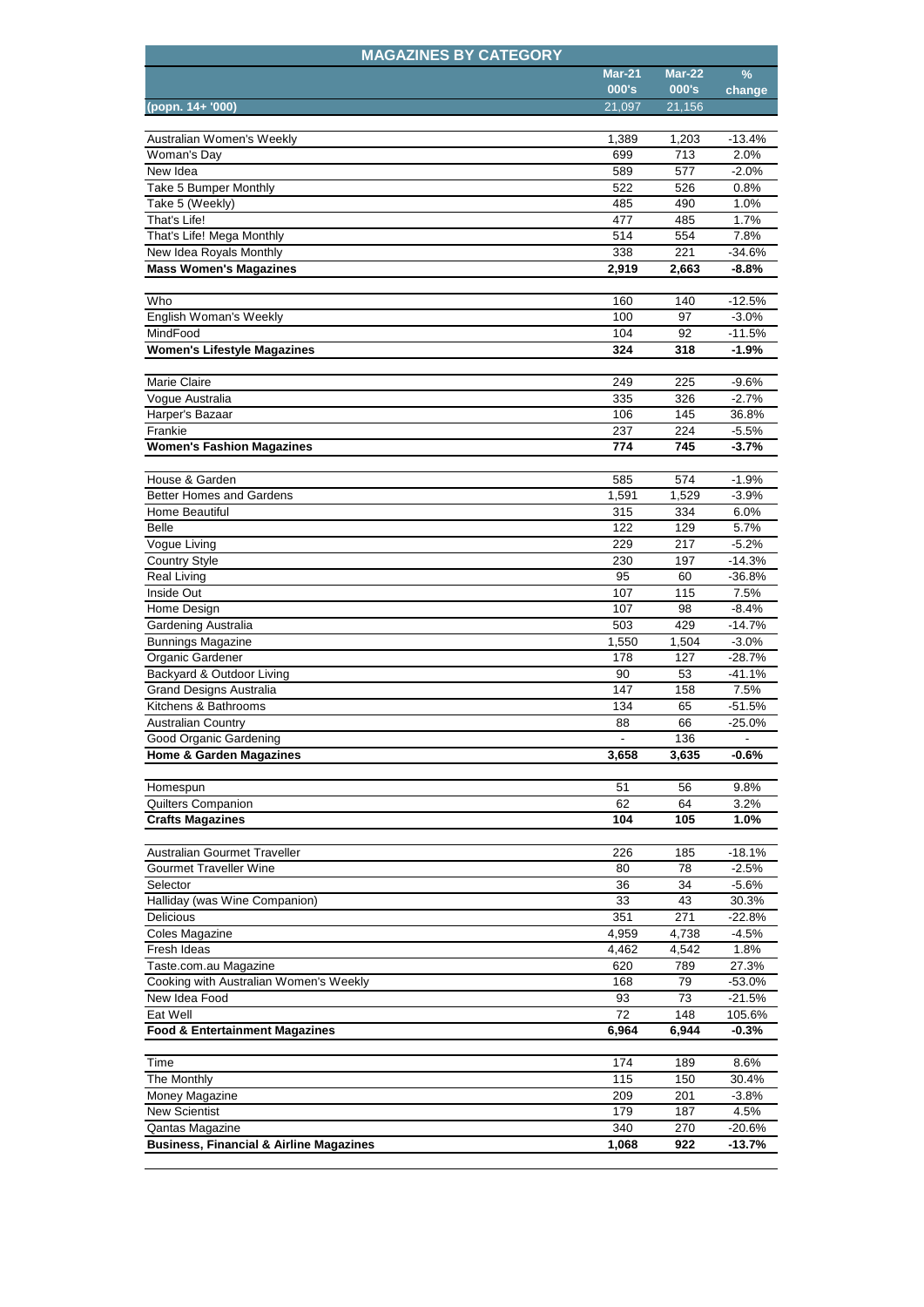| <b>Mar-21</b><br><b>Mar-22</b><br>℅<br>000's<br>000's<br>change<br>21,097<br>21,156<br>(popn. 14+ '000)<br>Men's Health<br>192<br>274<br>42.7%<br>354<br>291<br><b>Men's Lifestyle Magazines</b><br>-17.8%<br>111<br>168<br>51.4%<br>Australian Golf Digest<br>122<br>Golf Australia<br>150<br>23.0%<br>187<br>AFL Record (Apr-Sep)<br>24.8%<br><b>Sports Magazines</b><br>371<br>463<br><b>Fishing World</b><br>132<br>161<br>22.0%<br>Fresh Water Fishing Aust.<br>76<br>85<br>11.8%<br><b>Fishing Magazines</b><br>188<br>222<br>18.1%<br>Wheels<br>221<br>207<br>$-6.3%$<br>Motor<br>108<br>161<br>49.1%<br>298<br>57.7%<br><b>Street Machine</b><br>189<br><b>Unique Cars</b><br>135<br>202<br>49.6%<br>156<br><b>Just Cars</b><br>236<br>51.3%<br>226<br>258<br>14.2%<br>4X4 Australia<br>20.7%<br><b>Motoring Magazines</b><br>745<br>899<br>92<br>105<br>14.1%<br>Australian Motorcycle News<br>Dirt Action<br>31<br>53<br>71.0%<br>Road Rider<br>41<br>44<br>7.3%<br>113<br>176<br>55.8%<br><b>Motorcycle Magazines</b><br>152<br>152<br>0.0%<br>Play Australia Magazine<br><b>APC</b><br>87<br>82<br>$-5.7%$<br>92<br>PC PowerPlay<br>13.6%<br>81<br><b>Computing, Gaming &amp; Info Tech Magazines</b><br>324<br>290<br>-10.5%<br><b>Rolling Stone</b><br>152<br>213<br>40.1%<br>213<br><b>Music &amp; Movies Magazines</b><br>173<br>23.1%<br>Reader's Digest Australia<br>431<br>386<br>$-10.4%$<br><b>Big Issue</b><br>220<br>241<br>9.5%<br>National Geographic<br>914<br>820<br>$-10.3%$<br>Australian Geographic<br>472<br>438<br>$-7.2%$<br>114<br>115.1%<br>53<br>Cosmos<br><b>RM Williams Outback</b><br>228<br>243<br>6.6%<br><b>Australian Traveller</b><br>107<br>168<br>57.0%<br>Open Road (NSW)<br>974<br>1,240<br>27.3%<br>Road Ahead (Qld)<br>570<br>666<br>16.8%<br>SA Motor (SA)<br>190<br>215<br>13.2%<br>232<br>Horizons (WA)<br>267<br>15.1%<br>34<br>36.0%<br>Journeys (Tas)<br>25<br>Vacations & Travel<br>126<br>145<br>15.1%<br>T Australia: The New York Times Style Magazine<br>116<br>$\overline{\phantom{a}}$<br>Escape Magazine<br>257<br><b>General Interest Magazines</b><br>0.5%<br>3,948<br>3,966<br>WellBeing<br>108<br>148<br>37.0%<br>Women's Health<br>181<br>236<br>30.4%<br>Diabetic Living<br>162<br>11.7%<br>181<br><b>Healthy Food Guide</b><br>250<br>172<br>45.3%<br>Prevention<br>70<br>67<br>4.5%<br><b>Wellbeing Wild</b><br>48<br><b>Health &amp; Family Magazines</b><br>904<br>1,161<br>28.4%<br><b>TV Week</b><br>351<br>337<br>$-4.0%$<br><b>Foxtel Magazine</b><br>280<br>$\overline{271}$<br>$-3.2%$<br><b>TV Magazines</b><br>691<br>$-15.1%$<br>587 | <b>MAGAZINES BY CATEGORY</b> |  |  |
|-------------------------------------------------------------------------------------------------------------------------------------------------------------------------------------------------------------------------------------------------------------------------------------------------------------------------------------------------------------------------------------------------------------------------------------------------------------------------------------------------------------------------------------------------------------------------------------------------------------------------------------------------------------------------------------------------------------------------------------------------------------------------------------------------------------------------------------------------------------------------------------------------------------------------------------------------------------------------------------------------------------------------------------------------------------------------------------------------------------------------------------------------------------------------------------------------------------------------------------------------------------------------------------------------------------------------------------------------------------------------------------------------------------------------------------------------------------------------------------------------------------------------------------------------------------------------------------------------------------------------------------------------------------------------------------------------------------------------------------------------------------------------------------------------------------------------------------------------------------------------------------------------------------------------------------------------------------------------------------------------------------------------------------------------------------------------------------------------------------------------------------------------------------------------------------------------------------------------------------------------------------------------------------------------------------------------------------------------------------------------------------------------------------------------------------------------------------------------------------------------------------------------------------------------------------------------------------------------------------------------|------------------------------|--|--|
|                                                                                                                                                                                                                                                                                                                                                                                                                                                                                                                                                                                                                                                                                                                                                                                                                                                                                                                                                                                                                                                                                                                                                                                                                                                                                                                                                                                                                                                                                                                                                                                                                                                                                                                                                                                                                                                                                                                                                                                                                                                                                                                                                                                                                                                                                                                                                                                                                                                                                                                                                                                                                         |                              |  |  |
|                                                                                                                                                                                                                                                                                                                                                                                                                                                                                                                                                                                                                                                                                                                                                                                                                                                                                                                                                                                                                                                                                                                                                                                                                                                                                                                                                                                                                                                                                                                                                                                                                                                                                                                                                                                                                                                                                                                                                                                                                                                                                                                                                                                                                                                                                                                                                                                                                                                                                                                                                                                                                         |                              |  |  |
|                                                                                                                                                                                                                                                                                                                                                                                                                                                                                                                                                                                                                                                                                                                                                                                                                                                                                                                                                                                                                                                                                                                                                                                                                                                                                                                                                                                                                                                                                                                                                                                                                                                                                                                                                                                                                                                                                                                                                                                                                                                                                                                                                                                                                                                                                                                                                                                                                                                                                                                                                                                                                         |                              |  |  |
|                                                                                                                                                                                                                                                                                                                                                                                                                                                                                                                                                                                                                                                                                                                                                                                                                                                                                                                                                                                                                                                                                                                                                                                                                                                                                                                                                                                                                                                                                                                                                                                                                                                                                                                                                                                                                                                                                                                                                                                                                                                                                                                                                                                                                                                                                                                                                                                                                                                                                                                                                                                                                         |                              |  |  |
|                                                                                                                                                                                                                                                                                                                                                                                                                                                                                                                                                                                                                                                                                                                                                                                                                                                                                                                                                                                                                                                                                                                                                                                                                                                                                                                                                                                                                                                                                                                                                                                                                                                                                                                                                                                                                                                                                                                                                                                                                                                                                                                                                                                                                                                                                                                                                                                                                                                                                                                                                                                                                         |                              |  |  |
|                                                                                                                                                                                                                                                                                                                                                                                                                                                                                                                                                                                                                                                                                                                                                                                                                                                                                                                                                                                                                                                                                                                                                                                                                                                                                                                                                                                                                                                                                                                                                                                                                                                                                                                                                                                                                                                                                                                                                                                                                                                                                                                                                                                                                                                                                                                                                                                                                                                                                                                                                                                                                         |                              |  |  |
|                                                                                                                                                                                                                                                                                                                                                                                                                                                                                                                                                                                                                                                                                                                                                                                                                                                                                                                                                                                                                                                                                                                                                                                                                                                                                                                                                                                                                                                                                                                                                                                                                                                                                                                                                                                                                                                                                                                                                                                                                                                                                                                                                                                                                                                                                                                                                                                                                                                                                                                                                                                                                         |                              |  |  |
|                                                                                                                                                                                                                                                                                                                                                                                                                                                                                                                                                                                                                                                                                                                                                                                                                                                                                                                                                                                                                                                                                                                                                                                                                                                                                                                                                                                                                                                                                                                                                                                                                                                                                                                                                                                                                                                                                                                                                                                                                                                                                                                                                                                                                                                                                                                                                                                                                                                                                                                                                                                                                         |                              |  |  |
|                                                                                                                                                                                                                                                                                                                                                                                                                                                                                                                                                                                                                                                                                                                                                                                                                                                                                                                                                                                                                                                                                                                                                                                                                                                                                                                                                                                                                                                                                                                                                                                                                                                                                                                                                                                                                                                                                                                                                                                                                                                                                                                                                                                                                                                                                                                                                                                                                                                                                                                                                                                                                         |                              |  |  |
|                                                                                                                                                                                                                                                                                                                                                                                                                                                                                                                                                                                                                                                                                                                                                                                                                                                                                                                                                                                                                                                                                                                                                                                                                                                                                                                                                                                                                                                                                                                                                                                                                                                                                                                                                                                                                                                                                                                                                                                                                                                                                                                                                                                                                                                                                                                                                                                                                                                                                                                                                                                                                         |                              |  |  |
|                                                                                                                                                                                                                                                                                                                                                                                                                                                                                                                                                                                                                                                                                                                                                                                                                                                                                                                                                                                                                                                                                                                                                                                                                                                                                                                                                                                                                                                                                                                                                                                                                                                                                                                                                                                                                                                                                                                                                                                                                                                                                                                                                                                                                                                                                                                                                                                                                                                                                                                                                                                                                         |                              |  |  |
|                                                                                                                                                                                                                                                                                                                                                                                                                                                                                                                                                                                                                                                                                                                                                                                                                                                                                                                                                                                                                                                                                                                                                                                                                                                                                                                                                                                                                                                                                                                                                                                                                                                                                                                                                                                                                                                                                                                                                                                                                                                                                                                                                                                                                                                                                                                                                                                                                                                                                                                                                                                                                         |                              |  |  |
|                                                                                                                                                                                                                                                                                                                                                                                                                                                                                                                                                                                                                                                                                                                                                                                                                                                                                                                                                                                                                                                                                                                                                                                                                                                                                                                                                                                                                                                                                                                                                                                                                                                                                                                                                                                                                                                                                                                                                                                                                                                                                                                                                                                                                                                                                                                                                                                                                                                                                                                                                                                                                         |                              |  |  |
|                                                                                                                                                                                                                                                                                                                                                                                                                                                                                                                                                                                                                                                                                                                                                                                                                                                                                                                                                                                                                                                                                                                                                                                                                                                                                                                                                                                                                                                                                                                                                                                                                                                                                                                                                                                                                                                                                                                                                                                                                                                                                                                                                                                                                                                                                                                                                                                                                                                                                                                                                                                                                         |                              |  |  |
|                                                                                                                                                                                                                                                                                                                                                                                                                                                                                                                                                                                                                                                                                                                                                                                                                                                                                                                                                                                                                                                                                                                                                                                                                                                                                                                                                                                                                                                                                                                                                                                                                                                                                                                                                                                                                                                                                                                                                                                                                                                                                                                                                                                                                                                                                                                                                                                                                                                                                                                                                                                                                         |                              |  |  |
|                                                                                                                                                                                                                                                                                                                                                                                                                                                                                                                                                                                                                                                                                                                                                                                                                                                                                                                                                                                                                                                                                                                                                                                                                                                                                                                                                                                                                                                                                                                                                                                                                                                                                                                                                                                                                                                                                                                                                                                                                                                                                                                                                                                                                                                                                                                                                                                                                                                                                                                                                                                                                         |                              |  |  |
|                                                                                                                                                                                                                                                                                                                                                                                                                                                                                                                                                                                                                                                                                                                                                                                                                                                                                                                                                                                                                                                                                                                                                                                                                                                                                                                                                                                                                                                                                                                                                                                                                                                                                                                                                                                                                                                                                                                                                                                                                                                                                                                                                                                                                                                                                                                                                                                                                                                                                                                                                                                                                         |                              |  |  |
|                                                                                                                                                                                                                                                                                                                                                                                                                                                                                                                                                                                                                                                                                                                                                                                                                                                                                                                                                                                                                                                                                                                                                                                                                                                                                                                                                                                                                                                                                                                                                                                                                                                                                                                                                                                                                                                                                                                                                                                                                                                                                                                                                                                                                                                                                                                                                                                                                                                                                                                                                                                                                         |                              |  |  |
|                                                                                                                                                                                                                                                                                                                                                                                                                                                                                                                                                                                                                                                                                                                                                                                                                                                                                                                                                                                                                                                                                                                                                                                                                                                                                                                                                                                                                                                                                                                                                                                                                                                                                                                                                                                                                                                                                                                                                                                                                                                                                                                                                                                                                                                                                                                                                                                                                                                                                                                                                                                                                         |                              |  |  |
|                                                                                                                                                                                                                                                                                                                                                                                                                                                                                                                                                                                                                                                                                                                                                                                                                                                                                                                                                                                                                                                                                                                                                                                                                                                                                                                                                                                                                                                                                                                                                                                                                                                                                                                                                                                                                                                                                                                                                                                                                                                                                                                                                                                                                                                                                                                                                                                                                                                                                                                                                                                                                         |                              |  |  |
|                                                                                                                                                                                                                                                                                                                                                                                                                                                                                                                                                                                                                                                                                                                                                                                                                                                                                                                                                                                                                                                                                                                                                                                                                                                                                                                                                                                                                                                                                                                                                                                                                                                                                                                                                                                                                                                                                                                                                                                                                                                                                                                                                                                                                                                                                                                                                                                                                                                                                                                                                                                                                         |                              |  |  |
|                                                                                                                                                                                                                                                                                                                                                                                                                                                                                                                                                                                                                                                                                                                                                                                                                                                                                                                                                                                                                                                                                                                                                                                                                                                                                                                                                                                                                                                                                                                                                                                                                                                                                                                                                                                                                                                                                                                                                                                                                                                                                                                                                                                                                                                                                                                                                                                                                                                                                                                                                                                                                         |                              |  |  |
|                                                                                                                                                                                                                                                                                                                                                                                                                                                                                                                                                                                                                                                                                                                                                                                                                                                                                                                                                                                                                                                                                                                                                                                                                                                                                                                                                                                                                                                                                                                                                                                                                                                                                                                                                                                                                                                                                                                                                                                                                                                                                                                                                                                                                                                                                                                                                                                                                                                                                                                                                                                                                         |                              |  |  |
|                                                                                                                                                                                                                                                                                                                                                                                                                                                                                                                                                                                                                                                                                                                                                                                                                                                                                                                                                                                                                                                                                                                                                                                                                                                                                                                                                                                                                                                                                                                                                                                                                                                                                                                                                                                                                                                                                                                                                                                                                                                                                                                                                                                                                                                                                                                                                                                                                                                                                                                                                                                                                         |                              |  |  |
|                                                                                                                                                                                                                                                                                                                                                                                                                                                                                                                                                                                                                                                                                                                                                                                                                                                                                                                                                                                                                                                                                                                                                                                                                                                                                                                                                                                                                                                                                                                                                                                                                                                                                                                                                                                                                                                                                                                                                                                                                                                                                                                                                                                                                                                                                                                                                                                                                                                                                                                                                                                                                         |                              |  |  |
|                                                                                                                                                                                                                                                                                                                                                                                                                                                                                                                                                                                                                                                                                                                                                                                                                                                                                                                                                                                                                                                                                                                                                                                                                                                                                                                                                                                                                                                                                                                                                                                                                                                                                                                                                                                                                                                                                                                                                                                                                                                                                                                                                                                                                                                                                                                                                                                                                                                                                                                                                                                                                         |                              |  |  |
|                                                                                                                                                                                                                                                                                                                                                                                                                                                                                                                                                                                                                                                                                                                                                                                                                                                                                                                                                                                                                                                                                                                                                                                                                                                                                                                                                                                                                                                                                                                                                                                                                                                                                                                                                                                                                                                                                                                                                                                                                                                                                                                                                                                                                                                                                                                                                                                                                                                                                                                                                                                                                         |                              |  |  |
|                                                                                                                                                                                                                                                                                                                                                                                                                                                                                                                                                                                                                                                                                                                                                                                                                                                                                                                                                                                                                                                                                                                                                                                                                                                                                                                                                                                                                                                                                                                                                                                                                                                                                                                                                                                                                                                                                                                                                                                                                                                                                                                                                                                                                                                                                                                                                                                                                                                                                                                                                                                                                         |                              |  |  |
|                                                                                                                                                                                                                                                                                                                                                                                                                                                                                                                                                                                                                                                                                                                                                                                                                                                                                                                                                                                                                                                                                                                                                                                                                                                                                                                                                                                                                                                                                                                                                                                                                                                                                                                                                                                                                                                                                                                                                                                                                                                                                                                                                                                                                                                                                                                                                                                                                                                                                                                                                                                                                         |                              |  |  |
|                                                                                                                                                                                                                                                                                                                                                                                                                                                                                                                                                                                                                                                                                                                                                                                                                                                                                                                                                                                                                                                                                                                                                                                                                                                                                                                                                                                                                                                                                                                                                                                                                                                                                                                                                                                                                                                                                                                                                                                                                                                                                                                                                                                                                                                                                                                                                                                                                                                                                                                                                                                                                         |                              |  |  |
|                                                                                                                                                                                                                                                                                                                                                                                                                                                                                                                                                                                                                                                                                                                                                                                                                                                                                                                                                                                                                                                                                                                                                                                                                                                                                                                                                                                                                                                                                                                                                                                                                                                                                                                                                                                                                                                                                                                                                                                                                                                                                                                                                                                                                                                                                                                                                                                                                                                                                                                                                                                                                         |                              |  |  |
|                                                                                                                                                                                                                                                                                                                                                                                                                                                                                                                                                                                                                                                                                                                                                                                                                                                                                                                                                                                                                                                                                                                                                                                                                                                                                                                                                                                                                                                                                                                                                                                                                                                                                                                                                                                                                                                                                                                                                                                                                                                                                                                                                                                                                                                                                                                                                                                                                                                                                                                                                                                                                         |                              |  |  |
|                                                                                                                                                                                                                                                                                                                                                                                                                                                                                                                                                                                                                                                                                                                                                                                                                                                                                                                                                                                                                                                                                                                                                                                                                                                                                                                                                                                                                                                                                                                                                                                                                                                                                                                                                                                                                                                                                                                                                                                                                                                                                                                                                                                                                                                                                                                                                                                                                                                                                                                                                                                                                         |                              |  |  |
|                                                                                                                                                                                                                                                                                                                                                                                                                                                                                                                                                                                                                                                                                                                                                                                                                                                                                                                                                                                                                                                                                                                                                                                                                                                                                                                                                                                                                                                                                                                                                                                                                                                                                                                                                                                                                                                                                                                                                                                                                                                                                                                                                                                                                                                                                                                                                                                                                                                                                                                                                                                                                         |                              |  |  |
|                                                                                                                                                                                                                                                                                                                                                                                                                                                                                                                                                                                                                                                                                                                                                                                                                                                                                                                                                                                                                                                                                                                                                                                                                                                                                                                                                                                                                                                                                                                                                                                                                                                                                                                                                                                                                                                                                                                                                                                                                                                                                                                                                                                                                                                                                                                                                                                                                                                                                                                                                                                                                         |                              |  |  |
|                                                                                                                                                                                                                                                                                                                                                                                                                                                                                                                                                                                                                                                                                                                                                                                                                                                                                                                                                                                                                                                                                                                                                                                                                                                                                                                                                                                                                                                                                                                                                                                                                                                                                                                                                                                                                                                                                                                                                                                                                                                                                                                                                                                                                                                                                                                                                                                                                                                                                                                                                                                                                         |                              |  |  |
|                                                                                                                                                                                                                                                                                                                                                                                                                                                                                                                                                                                                                                                                                                                                                                                                                                                                                                                                                                                                                                                                                                                                                                                                                                                                                                                                                                                                                                                                                                                                                                                                                                                                                                                                                                                                                                                                                                                                                                                                                                                                                                                                                                                                                                                                                                                                                                                                                                                                                                                                                                                                                         |                              |  |  |
|                                                                                                                                                                                                                                                                                                                                                                                                                                                                                                                                                                                                                                                                                                                                                                                                                                                                                                                                                                                                                                                                                                                                                                                                                                                                                                                                                                                                                                                                                                                                                                                                                                                                                                                                                                                                                                                                                                                                                                                                                                                                                                                                                                                                                                                                                                                                                                                                                                                                                                                                                                                                                         |                              |  |  |
|                                                                                                                                                                                                                                                                                                                                                                                                                                                                                                                                                                                                                                                                                                                                                                                                                                                                                                                                                                                                                                                                                                                                                                                                                                                                                                                                                                                                                                                                                                                                                                                                                                                                                                                                                                                                                                                                                                                                                                                                                                                                                                                                                                                                                                                                                                                                                                                                                                                                                                                                                                                                                         |                              |  |  |
|                                                                                                                                                                                                                                                                                                                                                                                                                                                                                                                                                                                                                                                                                                                                                                                                                                                                                                                                                                                                                                                                                                                                                                                                                                                                                                                                                                                                                                                                                                                                                                                                                                                                                                                                                                                                                                                                                                                                                                                                                                                                                                                                                                                                                                                                                                                                                                                                                                                                                                                                                                                                                         |                              |  |  |
|                                                                                                                                                                                                                                                                                                                                                                                                                                                                                                                                                                                                                                                                                                                                                                                                                                                                                                                                                                                                                                                                                                                                                                                                                                                                                                                                                                                                                                                                                                                                                                                                                                                                                                                                                                                                                                                                                                                                                                                                                                                                                                                                                                                                                                                                                                                                                                                                                                                                                                                                                                                                                         |                              |  |  |
|                                                                                                                                                                                                                                                                                                                                                                                                                                                                                                                                                                                                                                                                                                                                                                                                                                                                                                                                                                                                                                                                                                                                                                                                                                                                                                                                                                                                                                                                                                                                                                                                                                                                                                                                                                                                                                                                                                                                                                                                                                                                                                                                                                                                                                                                                                                                                                                                                                                                                                                                                                                                                         |                              |  |  |
|                                                                                                                                                                                                                                                                                                                                                                                                                                                                                                                                                                                                                                                                                                                                                                                                                                                                                                                                                                                                                                                                                                                                                                                                                                                                                                                                                                                                                                                                                                                                                                                                                                                                                                                                                                                                                                                                                                                                                                                                                                                                                                                                                                                                                                                                                                                                                                                                                                                                                                                                                                                                                         |                              |  |  |
|                                                                                                                                                                                                                                                                                                                                                                                                                                                                                                                                                                                                                                                                                                                                                                                                                                                                                                                                                                                                                                                                                                                                                                                                                                                                                                                                                                                                                                                                                                                                                                                                                                                                                                                                                                                                                                                                                                                                                                                                                                                                                                                                                                                                                                                                                                                                                                                                                                                                                                                                                                                                                         |                              |  |  |
|                                                                                                                                                                                                                                                                                                                                                                                                                                                                                                                                                                                                                                                                                                                                                                                                                                                                                                                                                                                                                                                                                                                                                                                                                                                                                                                                                                                                                                                                                                                                                                                                                                                                                                                                                                                                                                                                                                                                                                                                                                                                                                                                                                                                                                                                                                                                                                                                                                                                                                                                                                                                                         |                              |  |  |
|                                                                                                                                                                                                                                                                                                                                                                                                                                                                                                                                                                                                                                                                                                                                                                                                                                                                                                                                                                                                                                                                                                                                                                                                                                                                                                                                                                                                                                                                                                                                                                                                                                                                                                                                                                                                                                                                                                                                                                                                                                                                                                                                                                                                                                                                                                                                                                                                                                                                                                                                                                                                                         |                              |  |  |
|                                                                                                                                                                                                                                                                                                                                                                                                                                                                                                                                                                                                                                                                                                                                                                                                                                                                                                                                                                                                                                                                                                                                                                                                                                                                                                                                                                                                                                                                                                                                                                                                                                                                                                                                                                                                                                                                                                                                                                                                                                                                                                                                                                                                                                                                                                                                                                                                                                                                                                                                                                                                                         |                              |  |  |
|                                                                                                                                                                                                                                                                                                                                                                                                                                                                                                                                                                                                                                                                                                                                                                                                                                                                                                                                                                                                                                                                                                                                                                                                                                                                                                                                                                                                                                                                                                                                                                                                                                                                                                                                                                                                                                                                                                                                                                                                                                                                                                                                                                                                                                                                                                                                                                                                                                                                                                                                                                                                                         |                              |  |  |
|                                                                                                                                                                                                                                                                                                                                                                                                                                                                                                                                                                                                                                                                                                                                                                                                                                                                                                                                                                                                                                                                                                                                                                                                                                                                                                                                                                                                                                                                                                                                                                                                                                                                                                                                                                                                                                                                                                                                                                                                                                                                                                                                                                                                                                                                                                                                                                                                                                                                                                                                                                                                                         |                              |  |  |
|                                                                                                                                                                                                                                                                                                                                                                                                                                                                                                                                                                                                                                                                                                                                                                                                                                                                                                                                                                                                                                                                                                                                                                                                                                                                                                                                                                                                                                                                                                                                                                                                                                                                                                                                                                                                                                                                                                                                                                                                                                                                                                                                                                                                                                                                                                                                                                                                                                                                                                                                                                                                                         |                              |  |  |
|                                                                                                                                                                                                                                                                                                                                                                                                                                                                                                                                                                                                                                                                                                                                                                                                                                                                                                                                                                                                                                                                                                                                                                                                                                                                                                                                                                                                                                                                                                                                                                                                                                                                                                                                                                                                                                                                                                                                                                                                                                                                                                                                                                                                                                                                                                                                                                                                                                                                                                                                                                                                                         |                              |  |  |
|                                                                                                                                                                                                                                                                                                                                                                                                                                                                                                                                                                                                                                                                                                                                                                                                                                                                                                                                                                                                                                                                                                                                                                                                                                                                                                                                                                                                                                                                                                                                                                                                                                                                                                                                                                                                                                                                                                                                                                                                                                                                                                                                                                                                                                                                                                                                                                                                                                                                                                                                                                                                                         |                              |  |  |
|                                                                                                                                                                                                                                                                                                                                                                                                                                                                                                                                                                                                                                                                                                                                                                                                                                                                                                                                                                                                                                                                                                                                                                                                                                                                                                                                                                                                                                                                                                                                                                                                                                                                                                                                                                                                                                                                                                                                                                                                                                                                                                                                                                                                                                                                                                                                                                                                                                                                                                                                                                                                                         |                              |  |  |
|                                                                                                                                                                                                                                                                                                                                                                                                                                                                                                                                                                                                                                                                                                                                                                                                                                                                                                                                                                                                                                                                                                                                                                                                                                                                                                                                                                                                                                                                                                                                                                                                                                                                                                                                                                                                                                                                                                                                                                                                                                                                                                                                                                                                                                                                                                                                                                                                                                                                                                                                                                                                                         |                              |  |  |
|                                                                                                                                                                                                                                                                                                                                                                                                                                                                                                                                                                                                                                                                                                                                                                                                                                                                                                                                                                                                                                                                                                                                                                                                                                                                                                                                                                                                                                                                                                                                                                                                                                                                                                                                                                                                                                                                                                                                                                                                                                                                                                                                                                                                                                                                                                                                                                                                                                                                                                                                                                                                                         |                              |  |  |
|                                                                                                                                                                                                                                                                                                                                                                                                                                                                                                                                                                                                                                                                                                                                                                                                                                                                                                                                                                                                                                                                                                                                                                                                                                                                                                                                                                                                                                                                                                                                                                                                                                                                                                                                                                                                                                                                                                                                                                                                                                                                                                                                                                                                                                                                                                                                                                                                                                                                                                                                                                                                                         |                              |  |  |
|                                                                                                                                                                                                                                                                                                                                                                                                                                                                                                                                                                                                                                                                                                                                                                                                                                                                                                                                                                                                                                                                                                                                                                                                                                                                                                                                                                                                                                                                                                                                                                                                                                                                                                                                                                                                                                                                                                                                                                                                                                                                                                                                                                                                                                                                                                                                                                                                                                                                                                                                                                                                                         |                              |  |  |
|                                                                                                                                                                                                                                                                                                                                                                                                                                                                                                                                                                                                                                                                                                                                                                                                                                                                                                                                                                                                                                                                                                                                                                                                                                                                                                                                                                                                                                                                                                                                                                                                                                                                                                                                                                                                                                                                                                                                                                                                                                                                                                                                                                                                                                                                                                                                                                                                                                                                                                                                                                                                                         |                              |  |  |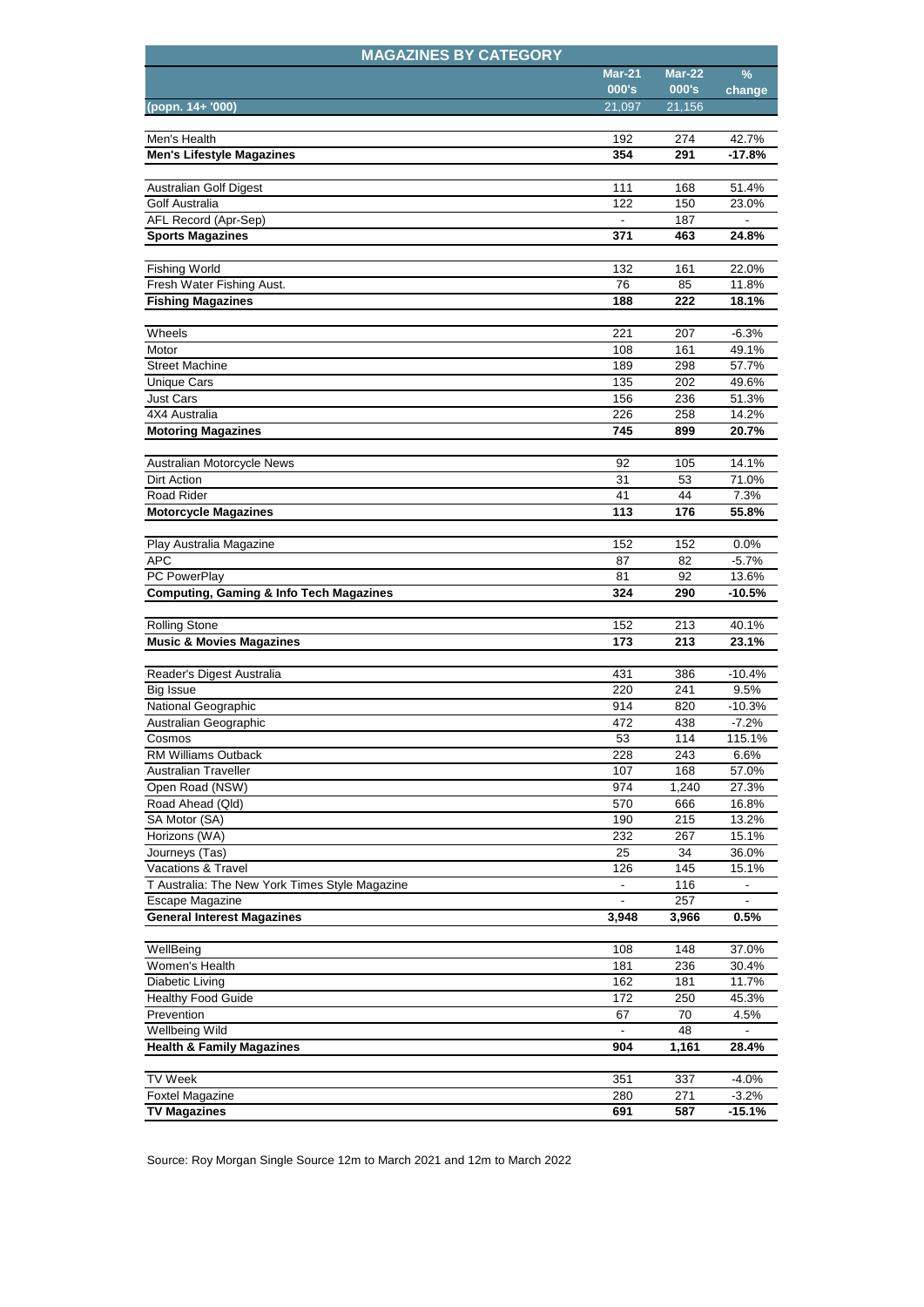|                                    |                |                  | <b>TOP 5 MAGAZINES BY CATEGORY</b> |                |                  |
|------------------------------------|----------------|------------------|------------------------------------|----------------|------------------|
| <b>Mass Women's Magazines</b>      |                | <b>Mar-21</b>    |                                    |                | $Mar-22$         |
|                                    |                | 000's            |                                    |                | 000's            |
|                                    | Rank           |                  |                                    | Rank           |                  |
| Australian Women's Weekly          | $\overline{1}$ | 1,389            | Australian Women's Weekly          |                | 1,203            |
| Woman's Day                        | $\overline{2}$ | 699              | Woman's Day                        | $\overline{2}$ | 713              |
| New Idea                           | 3              | 589              | New Idea                           | 3              | 577              |
| Take 5 Bumper Monthly              | 4              | 522              | That's Life! Mega Monthly          | $\overline{4}$ | 554              |
| That's Life! Mega Monthly          | 5              | 514              | Take 5 Bumper Monthly              | 5              | 526              |
| Take 5 (Weekly)                    |                | 485              | Take 5 (Weekly)                    |                | 490              |
| That's Life!                       |                | 477              | That's Life!                       |                | 485              |
| New Idea Royals Monthly            |                | 338              | New Idea Royals Monthly            |                | 221              |
| <b>Women's Lifestyle Magazines</b> |                | Mar-21           |                                    |                | <b>Mar-22</b>    |
|                                    |                | 000's            |                                    |                | 000's            |
|                                    | Rank           |                  |                                    | Rank           |                  |
| Who                                | $\mathbf{1}$   | 160              | Who                                |                | 140              |
| MindFood                           | $\overline{2}$ | 104              | English Woman's Weekly             | 2              | 97               |
| English Woman's Weekly             | 3              | 100              | MindFood                           | 3              | 92               |
|                                    |                |                  |                                    |                |                  |
| <b>Women's Fashion Magazines</b>   |                | <b>Mar-21</b>    |                                    |                | <b>Mar-22</b>    |
|                                    |                | 000's            |                                    |                | 000's            |
|                                    | Rank           |                  |                                    | Rank           |                  |
| Vogue Australia                    | $\mathbf{1}$   | 335              | Vogue Australia                    | $\overline{1}$ | 326              |
| Marie Claire                       | $\overline{2}$ | 249              | <b>Marie Claire</b>                | 2              | 225              |
| Frankie                            | 3              | 237              | Frankie                            | 3              | 224              |
| Harper's Bazaar                    | 4              | 106              | Harper's Bazaar                    | $\overline{4}$ | 145              |
|                                    |                |                  |                                    |                |                  |
| <b>Home &amp; Garden Magazines</b> |                | <b>Mar-21</b>    |                                    |                | $Mar-22$         |
|                                    |                | 000's            |                                    |                | 000's            |
|                                    | Rank           |                  |                                    | Rank           |                  |
| <b>Better Homes and Gardens</b>    | -1             | 1,591            | Better Homes and Gardens           |                | 1,529            |
| <b>Bunnings Magazine</b>           | $\overline{2}$ | 1,550            | <b>Bunnings Magazine</b>           | $\overline{c}$ | 1,504            |
| House & Garden                     | 3              | 585              | House & Garden                     | 3              | 574              |
| Gardening Australia                | 4              | 503              | Gardening Australia                | 4              | 429              |
| Home Beautiful                     | 5              | 315              | Home Beautiful                     | 5              | 334              |
| Country Style                      |                | 230              | Vogue Living                       |                | $\overline{217}$ |
| Vogue Living                       |                | 229              | <b>Country Style</b>               |                | 197              |
| Organic Gardener                   |                | 178              | <b>Grand Designs Australia</b>     |                | 158              |
| Grand Designs Australia            |                | 147              | Good Organic Gardening             |                | 136              |
| Kitchens & Bathrooms               |                | 134              | Belle                              |                | 129              |
| Belle                              |                | $\overline{122}$ | Organic Gardener                   |                | 127              |
| Inside Out                         |                | 107              | Inside Out                         |                | 115              |
| Home Design                        |                | 107              | Home Design                        |                | 98               |
| <b>Real Living</b>                 |                | 95               | <b>Australian Country</b>          |                | 66               |
| Backyard & Outdoor Living          |                | 90               | Kitchens & Bathrooms               |                | 65               |
| <b>Australian Country</b>          |                | 88               | Real Living                        |                | 60               |
| Good Organic Gardening             |                | $\sim$           | Backyard & Outdoor Living          |                | 53               |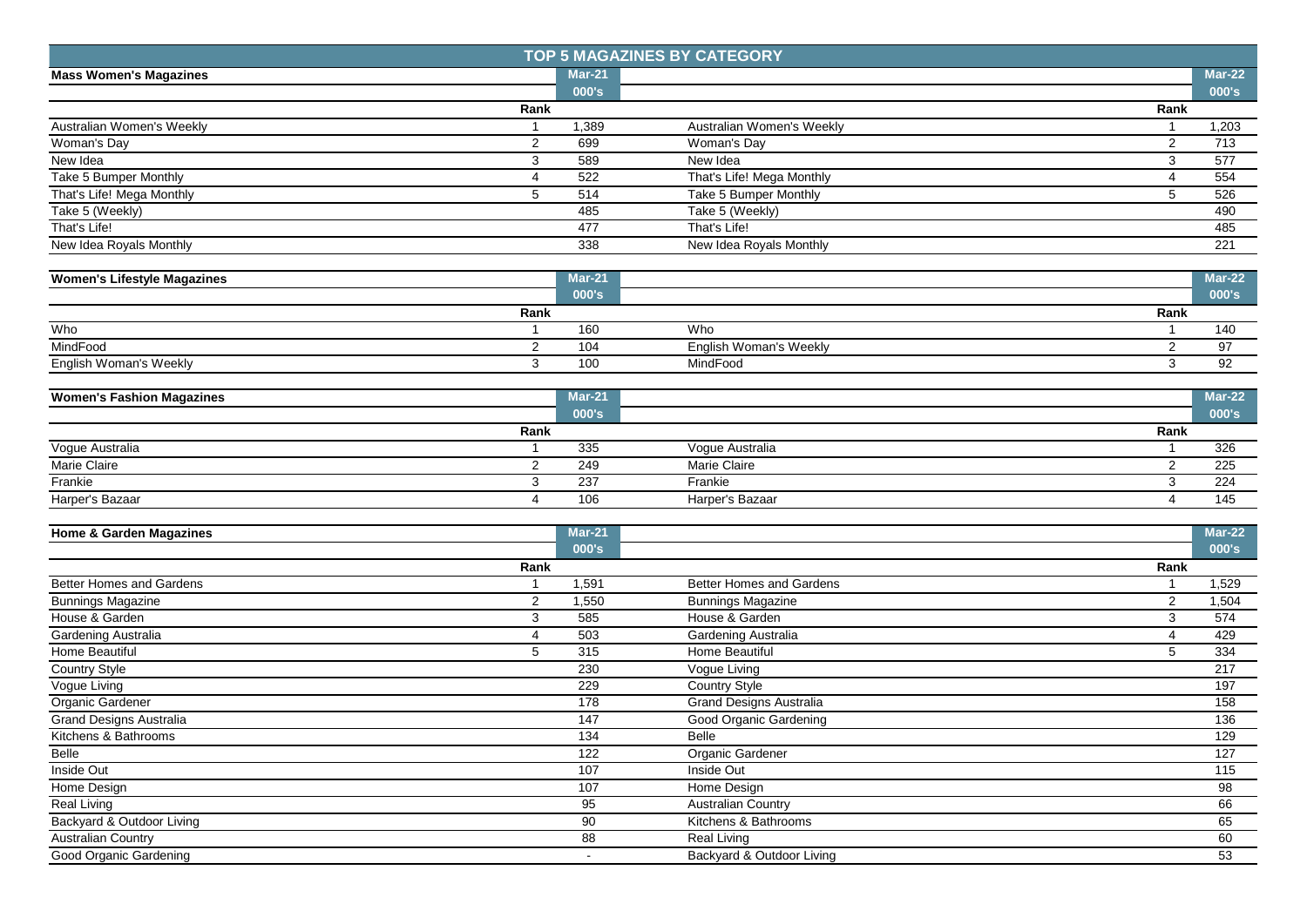## **TOP 5 MAGAZINES BY CATEGORY**

| <b>Crafts Magazines</b>   | Mar-21 |                           |      | Mar-22    |
|---------------------------|--------|---------------------------|------|-----------|
|                           | 000's  |                           |      | $ 000$ 's |
| Rank                      |        |                           | Rank |           |
| <b>Quilters Companion</b> | 62     | <b>Quilters Companion</b> |      | -64       |
| Homespun                  | ∽<br>ັ | Homespun                  |      | 56        |

| <b>Food &amp; Entertainment Magazines</b> |      | $Mar-21$ |                                        |      | $Mar-22$ |
|-------------------------------------------|------|----------|----------------------------------------|------|----------|
|                                           |      | 000's    |                                        |      | 000's    |
|                                           | Rank |          |                                        | Rank |          |
| Coles Magazine                            |      | 4,959    | Coles Magazine                         |      | 4,738    |
| Fresh Ideas                               |      | 4,462    | Fresh Ideas                            |      | 4,542    |
| Taste.com.au Magazine                     |      | 620      | Taste.com.au Magazine                  |      | 789      |
| <b>Delicious</b>                          |      | 351      | Delicious                              |      | 271      |
| Australian Gourmet Traveller              |      | 226      | Australian Gourmet Traveller           |      | 185      |
| Cooking with Australian Women's Weekly    |      | 168      | Eat Well                               |      | 148      |
| New Idea Food                             |      | 93       | Cooking with Australian Women's Weekly |      | 79       |
| <b>Gourmet Traveller Wine</b>             |      | 80       | <b>Gourmet Traveller Wine</b>          |      | 78       |
| Eat Well                                  |      | 72       | New Idea Food                          |      | 73       |
| Selector                                  |      | 36       | Halliday (was Wine Companion)          |      | 43       |
| Halliday (was Wine Companion)             |      | 33       | Selector                               |      | 34       |

| <b>Business, Financial &amp; Airline Magazines</b> |      | $Mar-21$ |                      |      | $Mar-22$     |
|----------------------------------------------------|------|----------|----------------------|------|--------------|
|                                                    |      | 000's    |                      |      | <b>000's</b> |
|                                                    | Rank |          |                      | Rank |              |
| Qantas Magazine                                    |      | 340      | Qantas Magazine      |      | 270          |
| Money Magazine                                     |      | 209      | Money Magazine       |      | 201          |
| <b>New Scientist</b>                               |      | 179      | Time                 |      | 189          |
| Time                                               |      | 174      | <b>New Scientist</b> |      | 187          |
| The Monthly                                        |      | 115      | The Monthly          |      | 150          |

| <b>Lifestyle Magazines</b><br>Men's | $\sim$<br>wiar-2 |              |      | $\n  Mar-22\n$ |
|-------------------------------------|------------------|--------------|------|----------------|
|                                     | 000's            |              |      | .000's         |
| Rank                                |                  |              | Rank |                |
|                                     | 192              | Men's Health |      | ~-             |

| $Mar-21$ |                               | $Mar-22$ |
|----------|-------------------------------|----------|
| 000's    |                               | 000's    |
|          |                               |          |
| 122      | AFL Record (Apr-Sep)          | 187      |
| 111      | <b>Australian Golf Digest</b> | 168      |
|          | Golf Australia                | 150      |
|          | Rank                          | Rank     |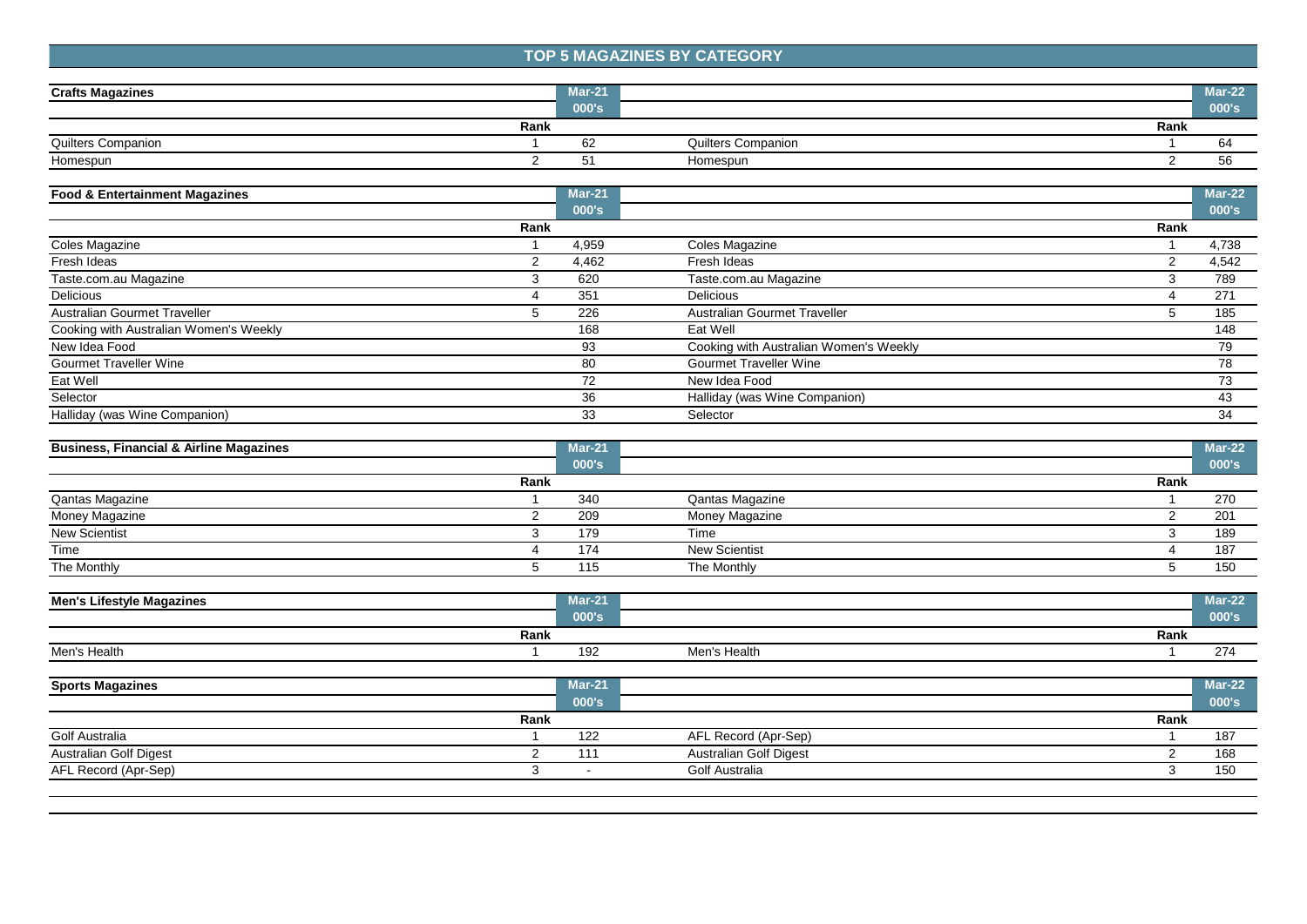| <b>TOP 5 MAGAZINES BY CATEGORY</b> |      |          |                           |      |          |
|------------------------------------|------|----------|---------------------------|------|----------|
| <b>Fishing Magazines</b>           |      | $Mar-21$ |                           |      | $Mar-22$ |
|                                    |      | 000's    |                           |      | 000's    |
|                                    | Rank |          |                           | Rank |          |
| Fishing World                      |      | 132      | Fishing World             |      | 161      |
| Fresh Water Fishing Aust.          |      | 76       | Fresh Water Fishing Aust. |      | 85       |

| <b>Motoring Magazines</b> |      | <b>Mar-21</b> |                       |      | $Mar-22$ |
|---------------------------|------|---------------|-----------------------|------|----------|
|                           |      | 000's         |                       |      | 000's    |
|                           | Rank |               |                       | Rank |          |
| 4X4 Australia             |      | 226           | <b>Street Machine</b> |      | 298      |
| Wheels                    |      | 221           | 4X4 Australia         |      | 258      |
| <b>Street Machine</b>     |      | 189           | Just Cars             |      | 236      |
| Just Cars                 |      | 156           | Wheels                |      | 207      |
| <b>Unique Cars</b>        |      | 135           | Unique Cars           |      | 202      |
| Motor                     |      | 108           | Motor                 |      | 161      |

| <b>Motorcycle Magazines</b> |      | $Mar-21$ |                            |      | $Mar-22$ |
|-----------------------------|------|----------|----------------------------|------|----------|
|                             |      | 000's    |                            |      | 000's    |
|                             | Rank |          |                            | Rank |          |
| Australian Motorcycle News  |      | 92       | Australian Motorcycle News |      | 105      |
| Road Rider                  |      |          | Dirt Action                |      | 53       |
| Dirt Action                 |      | . ب      | Road Rider                 |      |          |

| <b>Computing, Gaming &amp; Info Tech Magazines</b> |      | $Mar-21$ |                         |      | $Mar-22$ |
|----------------------------------------------------|------|----------|-------------------------|------|----------|
|                                                    |      | 000's    |                         |      | 000's    |
|                                                    | Rank |          |                         | Rank |          |
| Play Australia Magazine                            |      | 152      | Play Australia Magazine |      | 152      |
| <b>APC</b>                                         |      | 87       | PC PowerPlay            |      | 92       |
| PC PowerPlay                                       |      | -81      | <b>APC</b>              |      | 82       |
| <b>Music &amp; Movies Magazines</b>                |      | $Mar-21$ |                         |      | $Mar-22$ |
|                                                    |      | 000's    |                         |      | 000's    |

|                                   | ______ |                      |      | ____              |
|-----------------------------------|--------|----------------------|------|-------------------|
| Donk<br>Ralik                     |        |                      | Rank |                   |
| Rolling Stone<br>טווטוע<br>$\sim$ | ັ      | <b>Rolling Stone</b> |      | <b><i>L</i>IL</b> |
|                                   |        |                      |      |                   |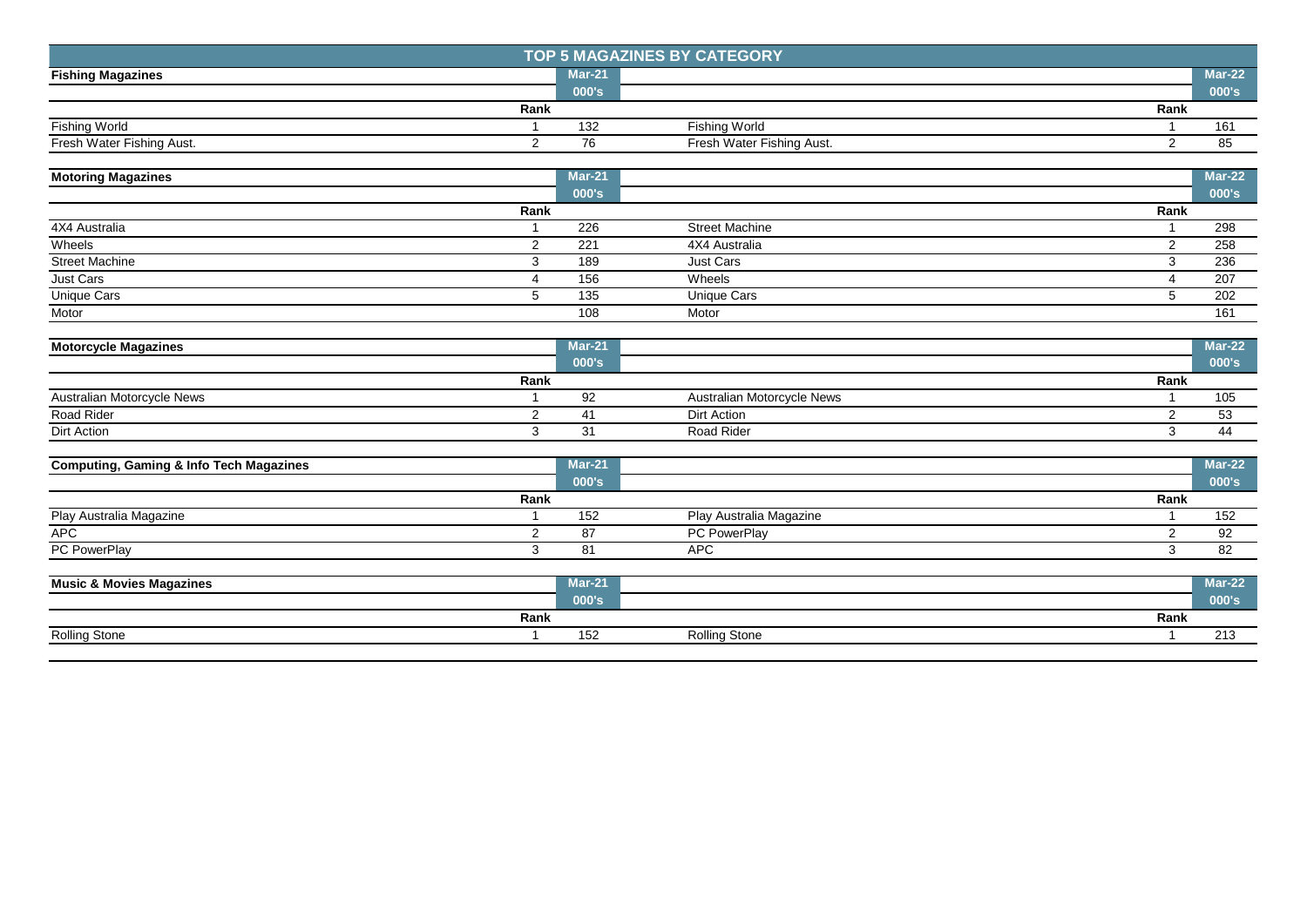|                                                |                |               | <b>TOP 5 MAGAZINES BY CATEGORY</b>             |                |                  |
|------------------------------------------------|----------------|---------------|------------------------------------------------|----------------|------------------|
| <b>General Interest Magazines</b>              |                | <b>Mar-21</b> |                                                |                | $Mar-22$         |
|                                                |                | 000's         |                                                |                | 000's            |
|                                                | Rank           |               |                                                | Rank           |                  |
| Open Road (NSW)                                |                | 974           | Open Road (NSW)                                |                | 1,240            |
| National Geographic                            | $\overline{2}$ | 914           | National Geographic                            | 2              | 820              |
| Road Ahead (Qld)                               | 3              | 570           | Road Ahead (Qld)                               | 3              | 666              |
| Australian Geographic                          | 4              | 472           | Australian Geographic                          | $\overline{4}$ | 438              |
| Reader's Digest Australia                      | 5              | 431           | Reader's Digest Australia                      | 5              | 386              |
| Horizons (WA)                                  |                | 232           | Horizons (WA)                                  |                | 267              |
| <b>RM Williams Outback</b>                     |                | 228           | Escape Magazine                                |                | 257              |
| Big Issue                                      |                | 220           | <b>RM Williams Outback</b>                     |                | 243              |
| SA Motor (SA)                                  |                | 190           | Big Issue                                      |                | $\overline{241}$ |
| Vacations & Travel                             |                | 126           | SA Motor (SA)                                  |                | 215              |
| Australian Traveller                           |                | 107           | Australian Traveller                           |                | 168              |
| Cosmos                                         |                | 53            | Vacations & Travel                             |                | 145              |
| Journeys (Tas)                                 |                | 25            | T Australia: The New York Times Style Magazine |                | 116              |
| T Australia: The New York Times Style Magazine |                | $\sim$        | Cosmos                                         |                | 114              |
| Escape Magazine                                |                |               | Journeys (Tas)                                 |                | 34               |
|                                                |                |               |                                                |                |                  |
| <b>Health &amp; Family Magazines</b>           |                | <b>Mar-21</b> |                                                |                | $Mar-22$         |
|                                                |                | 000's         |                                                |                | 000's            |
|                                                | Rank           |               |                                                | Rank           |                  |
| Women's Health                                 |                | 181           | <b>Healthy Food Guide</b>                      |                | 250              |
| <b>Healthy Food Guide</b>                      | 2              | 172           | Women's Health                                 | 2              | 236              |
| <b>Diabetic Living</b>                         | 3              | 162           | Diabetic Living                                | 3              | 181              |
| WellBeing                                      | 4              | 108           | WellBeing                                      | 4              | 148              |
| Prevention                                     | 5              | 67            | Prevention                                     | 5              | 70               |
| <b>Wellbeing Wild</b>                          | 6              | $\sim$        | <b>Wellbeing Wild</b>                          | 6              | 48               |
|                                                |                |               |                                                |                |                  |
| <b>TV Magazines</b>                            |                | <b>Mar-21</b> |                                                |                | $Mar-22$         |
|                                                |                | 000's         |                                                |                | 000's            |
|                                                | Rank           |               |                                                | Rank           |                  |
| TV Week                                        | $\mathbf{1}$   | 351           | <b>TV Week</b>                                 | $\overline{1}$ | 337              |

Foxtel Magazine 2 280 Foxtel Magazine 2 271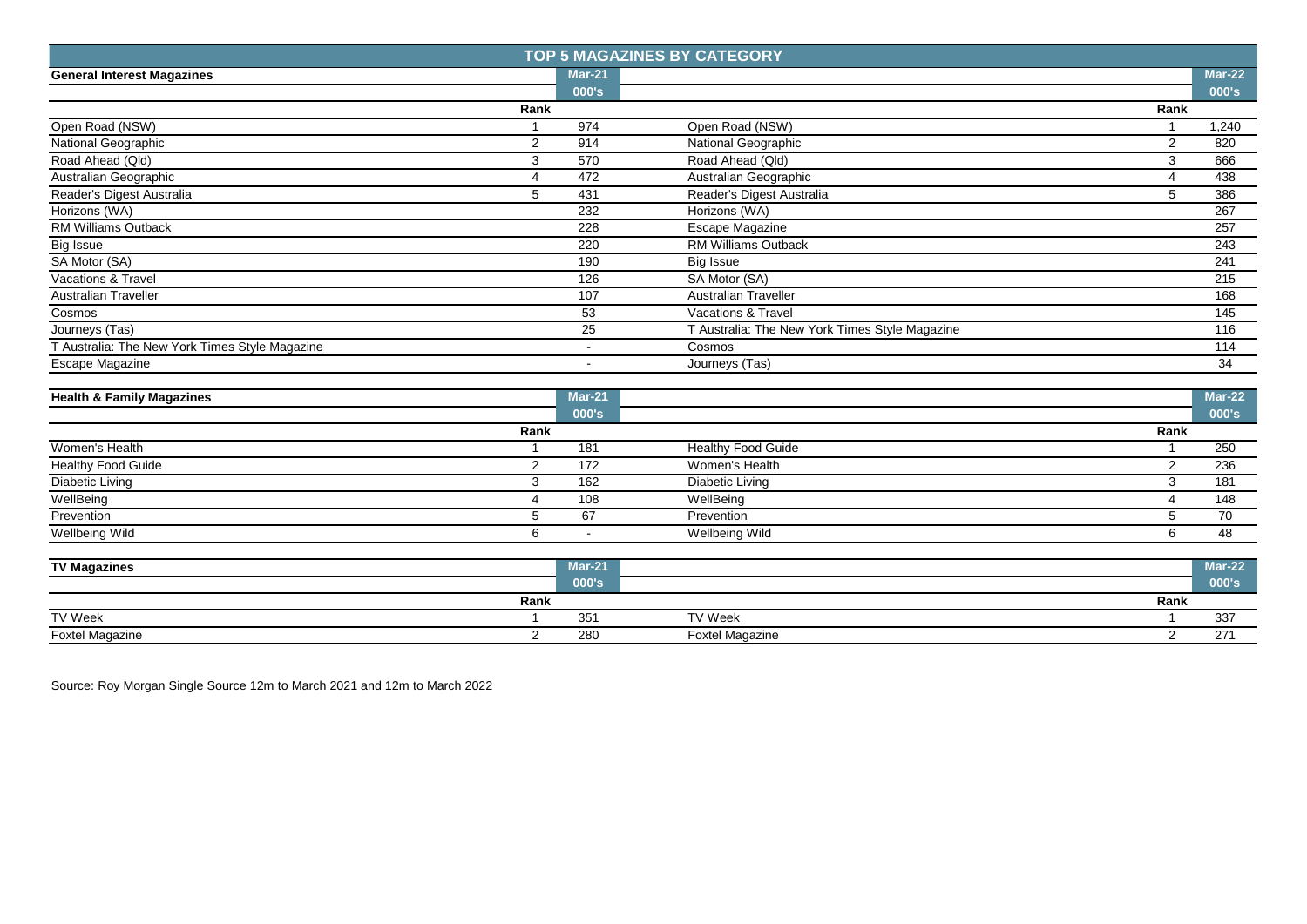| <b>MAGAZINES TOP 20 INCREASES</b> |               |          |        |
|-----------------------------------|---------------|----------|--------|
|                                   | <b>Mar-21</b> | $Mar-22$ | $\%$   |
|                                   | 000's         | 000's    | change |
| (popn. 14+ '000)                  | 21,097        | 21,156   |        |
|                                   |               |          |        |
| Cosmos                            | 53            | 114      | 115.1% |
| Eat Well                          | 72            | 148      | 105.6% |
| <b>Dirt Action</b>                | 31            | 53       | 71.0%  |
| <b>Street Machine</b>             | 189           | 298      | 57.7%  |
| <b>Australian Traveller</b>       | 107           | 168      | 57.0%  |
| <b>Australian Golf Digest</b>     | 111           | 168      | 51.4%  |
| <b>Just Cars</b>                  | 156           | 236      | 51.3%  |
| Unique Cars                       | 135           | 202      | 49.6%  |
| Motor                             | 108           | 161      | 49.1%  |
| <b>Healthy Food Guide</b>         | 172           | 250      | 45.3%  |
| Men's Health                      | 192           | 274      | 42.7%  |
| <b>Rolling Stone</b>              | 152           | 213      | 40.1%  |
| WellBeing                         | 108           | 148      | 37.0%  |
| Harper's Bazaar                   | 106           | 145      | 36.8%  |
| Journeys (Tas)                    | 25            | 34       | 36.0%  |
| The Monthly                       | 115           | 150      | 30.4%  |
| Women's Health                    | 181           | 236      | 30.4%  |
| Halliday (was Wine Companion)     | 33            | 43       | 30.3%  |
| Open Road (NSW)                   | 974           | 1240     | 27.3%  |
| Taste.com.au Magazine             | 620           | 789      | 27.3%  |

| <b>MAGAZINES TOP 20 DECREASES</b>      |               |          |               |
|----------------------------------------|---------------|----------|---------------|
|                                        | <b>Mar-21</b> | $Mar-22$ | $\frac{9}{6}$ |
|                                        | 000's         | 000's    | change        |
| (popn. 14+ '000)                       | 21,097        | 21,156   |               |
|                                        |               |          |               |
| Cooking with Australian Women's Weekly | 168           | 79       | $-53.0%$      |
| Kitchens & Bathrooms                   | 134           | 65       | $-51.5%$      |
| Backyard & Outdoor Living              | 90            | 53       | $-41.1%$      |
| <b>Real Living</b>                     | 95            | 60       | $-36.8%$      |
| New Idea Royals Monthly                | 338           | 221      | $-34.6%$      |
| Organic Gardener                       | 178           | 127      | $-28.7%$      |
| <b>Australian Country</b>              | 88            | 66       | $-25.0%$      |
| <b>Delicious</b>                       | 351           | 271      | $-22.8%$      |
| New Idea Food                          | 93            | 73       | $-21.5%$      |
| Qantas Magazine                        | 340           | 270      | $-20.6%$      |
| Australian Gourmet Traveller           | 226           | 185      | $-18.1%$      |
| Gardening Australia                    | 503           | 429      | $-14.7%$      |
| <b>Country Style</b>                   | 230           | 197      | $-14.3%$      |
| Australian Women's Weekly              | 1389          | 1203     | $-13.4%$      |
| Who                                    | 160           | 140      | $-12.5%$      |
| MindFood                               | 104           | 92       | $-11.5%$      |
| Reader's Digest Australia              | 431           | 386      | $-10.4%$      |
| National Geographic                    | 914           | 820      | $-10.3%$      |
| <b>Marie Claire</b>                    | 249           | 225      | $-9.6%$       |
| Home Design                            | 107           | 98       | $-8.4%$       |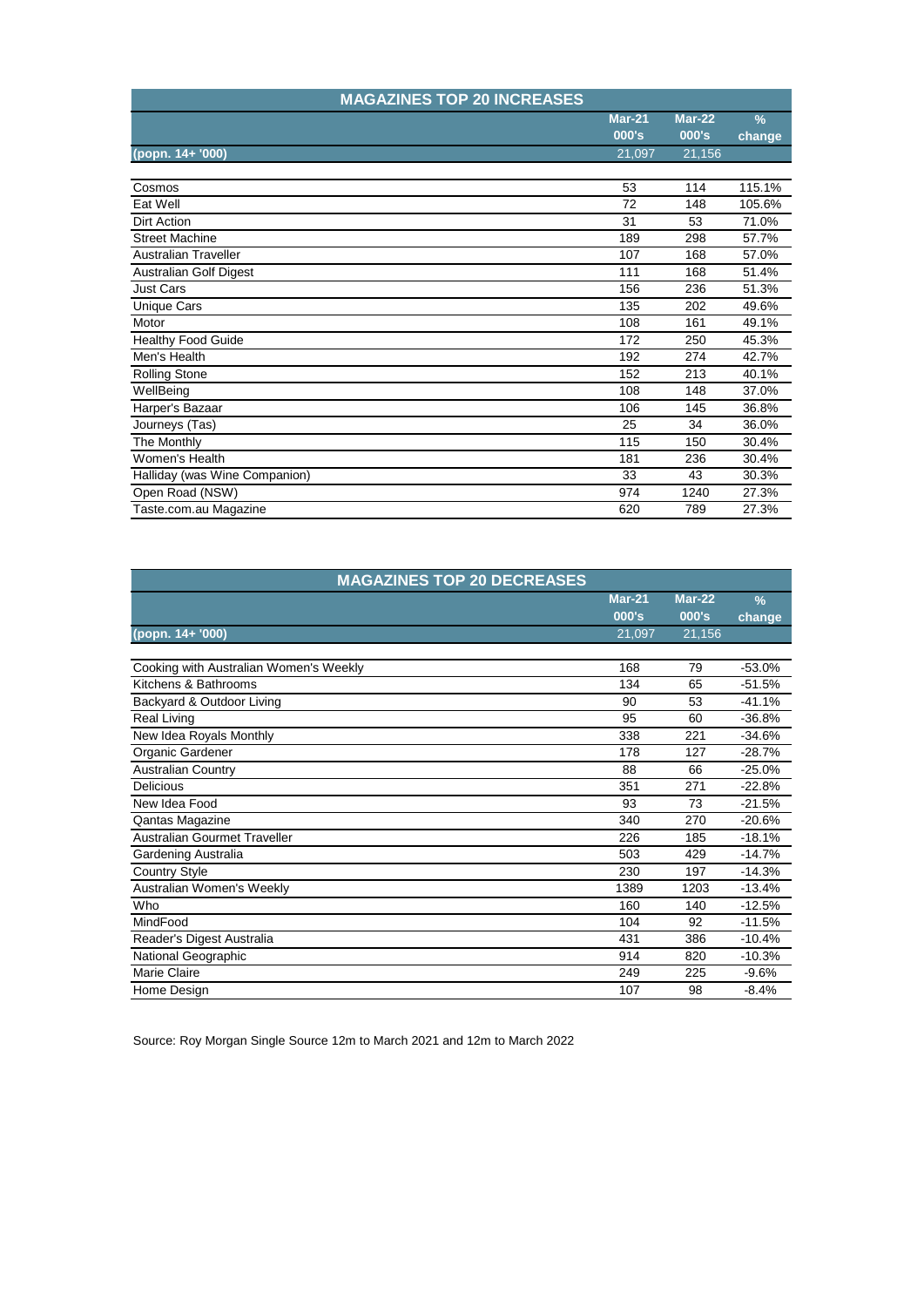## **TOP 100 MAGAZINES RANKED BY READERSHIP**

|                  | Mar-22 |
|------------------|--------|
|                  | 000's  |
| (popn. 14+ '000) | 21,156 |
|                  |        |

| Coles Magazine                  | 4,738 |
|---------------------------------|-------|
| Fresh Ideas                     | 4,542 |
| <b>Better Homes and Gardens</b> | 1,529 |
| <b>Bunnings Magazine</b>        | 1,504 |
| Open Road (NSW)                 | 1,240 |
| Australian Women's Weekly       | 1,203 |
| National Geographic             | 820   |
| Taste.com.au Magazine           | 789   |
| Woman's Day                     | 713   |
| Road Ahead (Qld)                | 666   |
| New Idea                        | 577   |
| House & Garden                  | 574   |
| That's Life! Mega Monthly       | 554   |
| Take 5 Bumper Monthly           | 526   |
| Take 5 (Weekly)                 | 490   |
| That's Life!                    | 485   |
| Australian Geographic           | 438   |
| Gardening Australia             | 429   |
| Reader's Digest Australia       | 386   |
|                                 |       |
| <b>TV Week</b>                  | 337   |
| Home Beautiful                  | 334   |
| Voque Australia                 | 326   |
| <b>Street Machine</b>           | 298   |
| Men's Health                    | 274   |
| <b>Foxtel Magazine</b>          | 271   |
| Delicious                       | 271   |
| Qantas Magazine                 | 270   |
| Horizons (WA)                   | 267   |
| 4X4 Australia                   | 258   |
| Escape Magazine                 | 257   |
| <b>Healthy Food Guide</b>       | 250   |
| <b>RM Williams Outback</b>      | 243   |
| <b>Big Issue</b>                | 241   |
| <b>Just Cars</b>                | 236   |
| Women's Health                  | 236   |
| Marie Claire                    | 225   |
| Frankie                         | 224   |
| New Idea Royals Monthly         | 221   |
| Vogue Living                    | 217   |
| SA Motor (SA)                   | 215   |
| <b>Rolling Stone</b>            | 213   |
| Wheels                          | 207   |
| <b>Unique Cars</b>              | 202   |
| Money Magazine                  | 201   |
| <b>Country Style</b>            | 197   |
| Time                            | 189   |
| <b>New Scientist</b>            | 187   |
| AFL Record (Apr-Sep)            | 187   |
| Australian Gourmet Traveller    | 185   |
| <b>Diabetic Living</b>          | 181   |
| <b>Australian Traveller</b>     | 168   |
|                                 | 168   |
| Australian Golf Digest          |       |
| Motor                           | 161   |
| <b>Fishing World</b>            | 161   |
| <b>Grand Designs Australia</b>  | 158   |
| Play Australia Magazine         | 152   |
| The Monthly                     | 150   |
| Golf Australia                  | 150   |
| Eat Well                        | 148   |
| WellBeing                       | 148   |
| Harper's Bazaar                 | 145   |
| Vacations & Travel              | 145   |